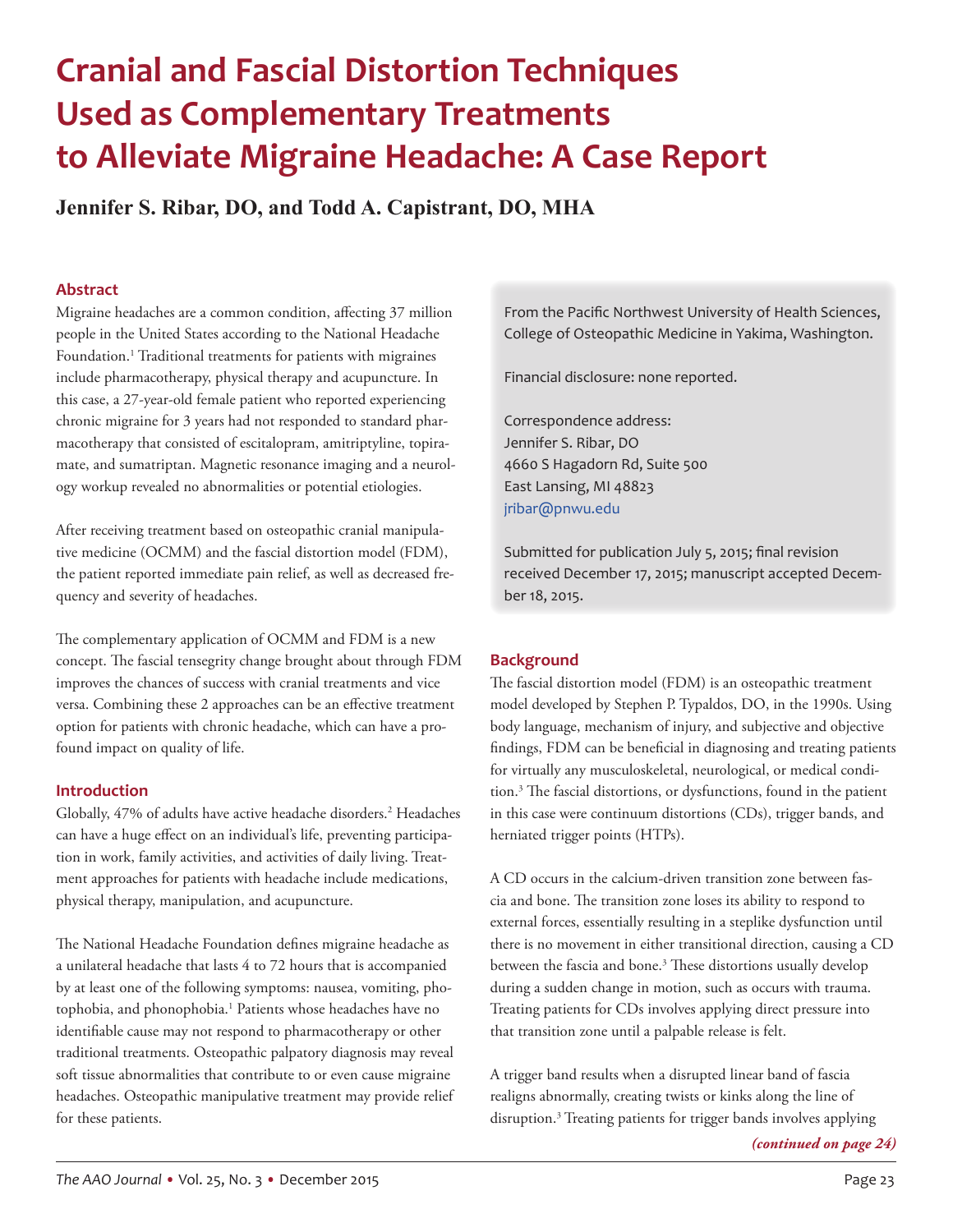# *(continued from page 23)*

direct pressure along the band of tissue to release the twists, kinks, or—as is more common in chronic trigger bands—adhesions.

An HTP occurs when underlying tissue such as fascia or subcutaneous fat herniates through an adjacent fascial plane and becomes trapped.3 Treatment involves applying direct pressure on the herniated tissue until it releases back into the proper fascial layer.

# **Case Presentation**

A 27-year-old woman reported experiencing daily migraine headaches with phonophobia and photophobia for 3 years following an 8-year period of intermittent headaches. According to the patient, pain ranged from 4 to 10 on a 10-point verbal numerical rating scale. At its worst, the pain prevented the patient from going to work and performing basic activities of daily living.

During the patient's initial visit, she described her pain as nonradiating and her pain level as 7 out of 10. The pain was limited to the bilateral occipital region. The patient had previously consulted a neurologist, and she had been treated with escitalopram, amitriptyline, topiramate, and sumatriptan with no relief. A magnetic resonance imaging scan 1 year prior to the patient's initial visit revealed no abnormalities.

The patient's history included a fall at age 8 while tumbling in gymnastics in which the patient hit the back of her head on the mat, a backward fall at age 18 with resulting concussion, and an automobile accident at age 19 with whiplash injury. Other medical history was significant for ovarian cysts and Raynaud phenomenon.

Initial cranial palpation revealed a flatter-than-normal occiput, leading to a diagnosis of a compressed occiput with a cranial rhythmic impulse (CRI) of 5 with very low amplitude. The remainder of the osteopathic structural examination during the first visit revealed somatic dysfunctions in the cervical spine, thoracic spine, ribs, and sacrum. Multiple CDs were found on the occiput, with trigger bands bilaterally from the occiput to the sagittal suture.

After the patient underwent occipital decompression and compression of the fourth ventricle, her CRI remained at 5, but its amplitude increased appreciably. High-velocity, low-amplitude (HVLA) and muscle energy techniques were used on the remainder of the patient's dysfunctions. Reevaluation of the cranium revealed moderate improvement in CRI, which was now at 6.

The patient's occipital CDs were then treated based on FDM, which yielded immediate tissue-texture change in the cranium. The occiput and parietal bones immediately mobilized around the lambdoid suture. Treating the patient's trigger bands bilaterally *(continued on page 25)*

resulted in further changes. When the cranium was reevaluated, the occiput felt full instead of flat, the CRI had risen to 9 with even greater amplitude, and the cranial rhythm was not dysfunctional. The patient reported that the pressure she normally felt around the occiput was reduced, and she scored her pain as 1 out of 10.

At the patient's first follow-up visit 2 weeks later, she reported that her headaches had decreased significantly. She had 9 consecutive days without headache. On the 10th day, she developed a relatively mild headache that she scored as 4 out of 10 and that persisted until her first follow-up appointment.

An osteopathic structural examination revealed dysfunctions in the cranial, cervical, and thoracic spine that were similar to those found during the previous visit, and the patient was treated using osteopathic cranial manipulative medicine (OCMM), HVLA, and FDM. Immediately after the patient's osteopathic treatment at the second visit, her dysfunctions were less severe, with approximately 50% less asymmetry than prior to treatment. CDs again were found in the patient's head, though they were smaller and in different locations than those found during the initial visit. The presence of fascial dysfunctions compromised the tensegrity in the musculoskeletal system, allowing some somatic dysfunction to persist.

At the third visit 3 weeks after the second, the patient reported that her headaches moved to the right side of her head with mild pressure in the medial right orbit instead of posteriorly at the occiput. The intensity of the headaches had abated to 3 to 5 out of 10, and they were occurring every 2 to 3 days. Osteopathic findings included an extended, sidebent right cranium with restriction in the right temporal bone and a CRI of 7. Small CDs were detected along the right temporal region.

Treatment included indirect cranial manipulation, temporal lift, and treatment of the CDs using FDM. The patient was also treated for a lacrimal HTP on the medial right orbit. After being treated, the patient again reported experiencing complete pain relief.

In another 2 weeks, the patient reported at her fourth visit that her headaches were occurring only once per week and that her pain intensity was 3 or 4 out of 10. Pain still occurred in the right temporal and right orbital regions. The patient also reported having tension in her neck during the past 2 weeks that she had not had before.

An osteopathic examination revealed that the patient's cranium was sidebent to the right and her CRI was now 8. Palpation of the right shoulder revealed tissue tension that had not been detected previously. When her temporal CD was palpated, the patient said,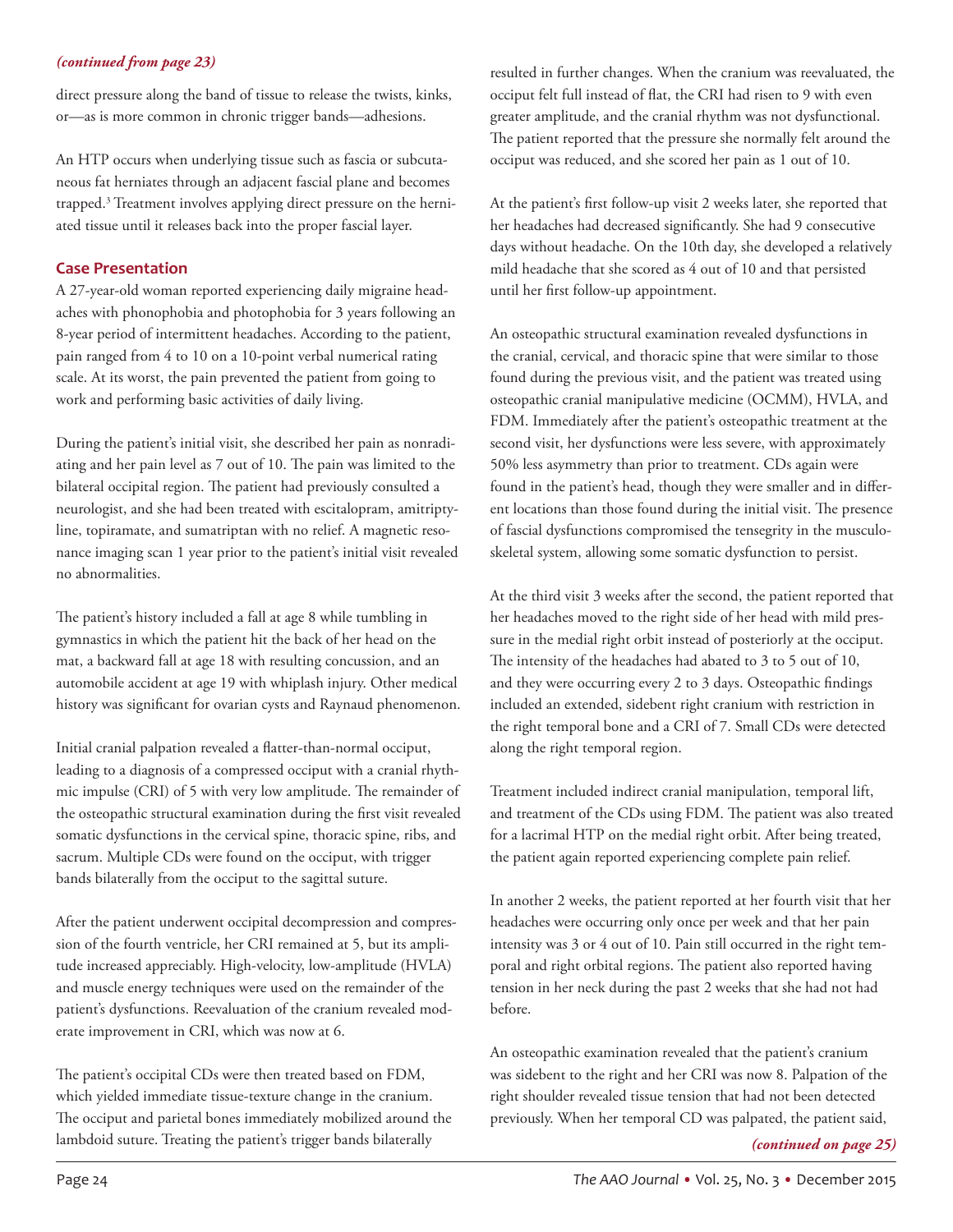# *(continued from page 24)*

"I feel it in my shoulder." Palpating the right shoulder revealed a supraclavicular HTP and 2 trigger bands running between the acromioclavicular joint and mastoid process (also called shoulder-mastoid trigger bands). Treatment again consisted of OCMM, FDM, and HVLA. Post-treatment evaluation again revealed a freely moving cranium, and the patient reported her headache had resolved.

# **Discussion**

During development, the bony structures of the cranium are created by dermal ossification of connective tissue. This process allows the dura mater to develop a strong, anchored connection to the inside of the cranial bones.4 Sutures develop with surfaces that are beveled, serrated, grooved, or a combination thereof, and fasciae run between and among all of these surfaces. Therefore, the dura is continuous with the extracranial fascia.<sup>5</sup>

While the dural membranes regulate the involuntary articular motion of the cranial bones, any change in tissue tension on or around these bones will affect the dura. Any such change affects 2 components of the primary respiratory mechanism (PRM): the mobility of intracranial and intraspinal membranes, including the dura, and the articular mobility of the cranial bones.<sup>5</sup> In such a situation, FDM and OCMM become synergistic.

The fasciae constitute a continuous tensional network that covers and connects every part of the body. Tensegrity can be used to describe how fasciae support the body. Tensegrity structures distribute tension across all structural members to create support and stability. For example, while bones can be considered to be compression struts that are supported by muscles, tendons, and ligaments, the fasciae can be considered as bearing the tension of such structures.<sup>6</sup> Fasciae run very intricately throughout the body, and therefore, they will affect much deeper structures both locally and distally when tension is added or changed. When applied to the cranium, this model of tensegrity helps to explain the benefits of both FDM and OCMM.

Although tissue changes were detected after OCMM was initially applied in the current case, restrictions were found in the cranial sutures upon reexamination that OCMM did not overcome. When FDM treatments were performed, significant tissue-texture change occurred immediately. Reexamination demonstrated that the cranial dysfunction resolved, the CRI improved, and the patient's headache resolved.

The tensegrity principle can effectively explain these results. Distortions create tension in which the fasciae cannot move freely. This tension spreads into surrounding fasciae, bone, and dura, making it difficult for OCMM to fully correct the dysfunctions found in the

PRM. Once FDM corrects these distortions and releases the fascial tensions, OCMM can normalize the PRM.

# **Conclusion**

In 3 months, the combined use of OCMM and FDM resolved 3 years of chronic headaches for the patient in this case. The fascial tensegrity change produced by FDM improves the results of cranial treatments and vice versa. When these two modalities are used togethery, they can provide patients with acute and chronic headache with an effective treatment option that can have a profound impact on quality of life.

Further studies to investigate FDM and its use with cranial techniques and other forms of osteopathic manipulative treatment would be beneficial to determining whether FDM has broader application as a complementary osteopathic approach to improve treatment outcomes.

## **References**

1. Migraine. American Headache Foundation website. 2007. [http://](http://www.headaches.org/2007/10/25/migraine/) [www.headaches.org/2007/10/25/migraine/](http://www.headaches.org/2007/10/25/migraine/). Published October 25, 2007. Accessed December 8, 2015.

# *(continued on page 30)*

# **Sutherland Cranial Teaching Foundation Upcoming Courses**

**SCTF Continuing Studies Course: Treating Compressions in the Cranium** March 4–6, 2016 Double Tree at the Lloyd Center Portland, OR Course Director: Ken Graham, D.O. 16 hrs 1A CME anticipated Course cost: \$750

**SCTF Basic Course: Osteopathy in the Cranial Field** June 9–13, 2016 Marian University College of Osteopathic Medicine 3200 Cold Spring Road Indianapolis, IN Course Director: Daniel Moore, D.O. 40 hrs 1A CME anticipated Course cost: TBA

**Visit our website for enrollment forms and course details:** www.sctf.com **Contact:** Joy Cunningham 907-868-3372 **Email:** jcunningham4715@yahoo.com